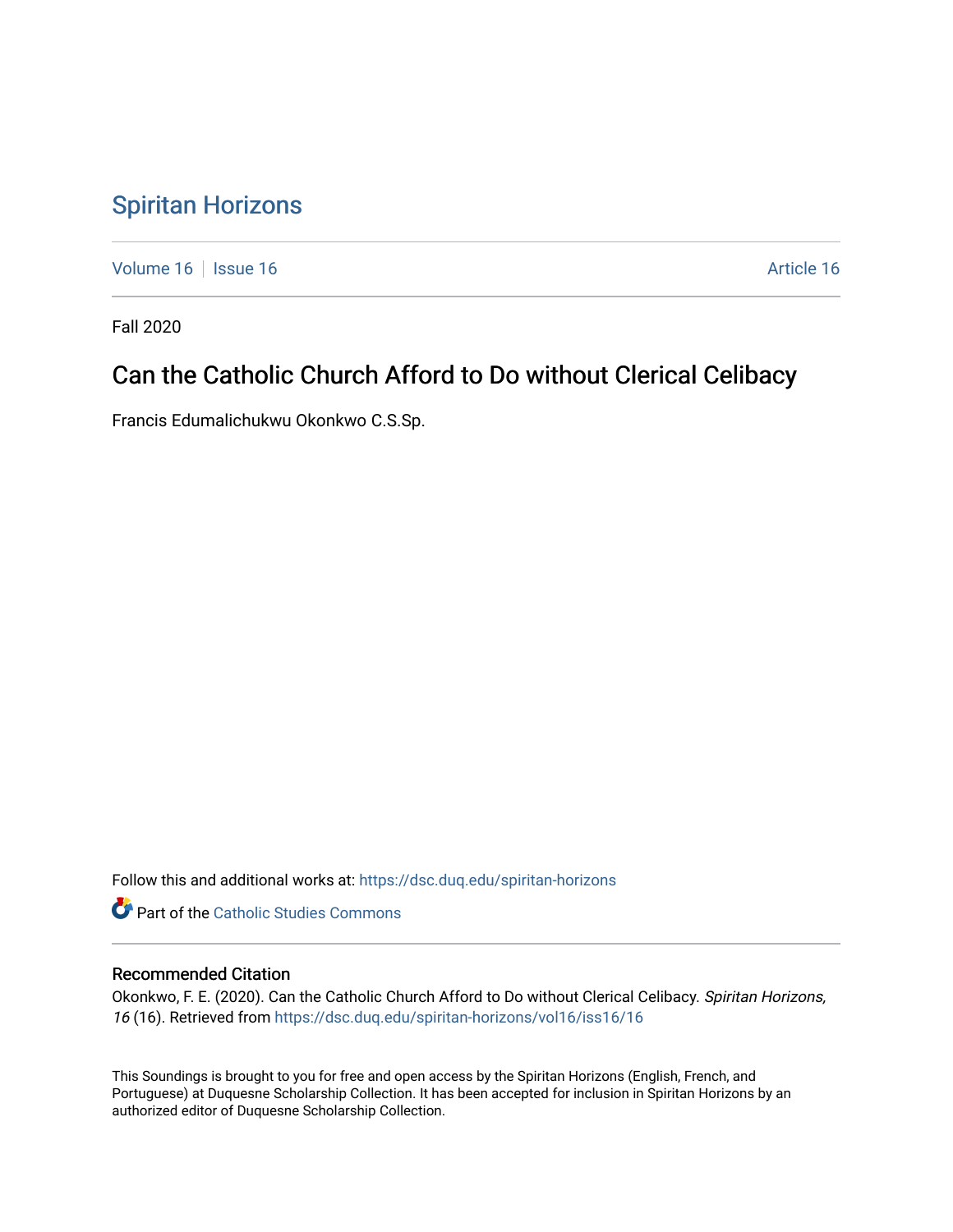

Francis Edumalichukwu Okonkwo, C.S.Sp. Fr. Francis Edumalichukwu Okonkwo, C.S.Sp., of the Nigeria South-East Spiritan Province was ordained priest in 1965. After missionary work in Sierra Leone and a year's course in spirituality, he became novice master at Awo-omama, just after the Biafran Civil War. In 1976, he did an MA program in the Institute of Formative Spirituality, Duquesne University under Adrian van Kaam, C.S.Sp. Since return to Nigeria he has been in formation ministry and retreat preaching in parishes and among religious and clergy. He developed a program, Sexuality-Friendships-Celibacy, that he gives in novitiates and spiritual years, seminaries, tertian programs, and the *presbyteria* of some dioceses.

*Celibacy is a state or lifestyle full of mystery*

# **Can the Catholic Church afford to do without Clerical Celibacy?**

#### **INTRODUCTION**

The suggestion at the Synod for Amazonia (October 2019) of ordaining married men (*viri probati*) already serving the pastoral needs of isolated communities raised a storm.1 One of the most vocal opponents was Cardinal Robert Sarah. His book, written with the collaboration of pope emeritus, Benedict XVI, has just been published.<sup>2</sup> Cardinal Sarah writes,

> *Celibacy is for the priest the means of entering into an authentic vocation as spouse . . . . Tere is a true analogy between the sacrament of Matrimony and the sacrament of Holy Orders, both of which culminate in a total gift of self. This why the two sacraments are mutually exclusive* . . . The priest's capacity for spousal love is entirely given to and reserved for the Church. The logic of the priesthood excludes *any 'other spouse' than the Church.3*

Without necessarily understanding marriage and holy orders as essentially "mutually exclusive," this article takes the position that despite its challenges, the Catholic Church cannot afford to do without clerical celibacy.

The Church of Christ, the founder himself, the Eucharist, and the ministerial priesthood are mysteries; they require faith for understanding. They all have intrinsic links with the one message of Christ, the arrival of the kingdom of God. Celibacy is a state or lifestyle full of mystery and necessarily linked to the ministerial priesthood that is a service to God's people. Today, the charism of celibacy challenges the church. But God's mysteries are above merely human reasoning and cultures. Being above does not mean being against; because God is the author of both the human reason and his mysteries, reason can open itself up to mystery through the gift of faith. Faith and obedience will appear strikingly in this refection.

### **THE KINGDOM MAKES DEMANDS ON THE DISCIPLE**

Jesus heralded the Good News with a war cry challenging the *status quo*: "Repent, for the kingdom of Heaven is at hand" (Matt 4:17). Repentance is the watchword. John opened his gospel with the advent of the Word as a duel between light and darkness: "the light shines in darkness, and the darkness can never extinguish it" (John 1:5—New Living Translation).4 We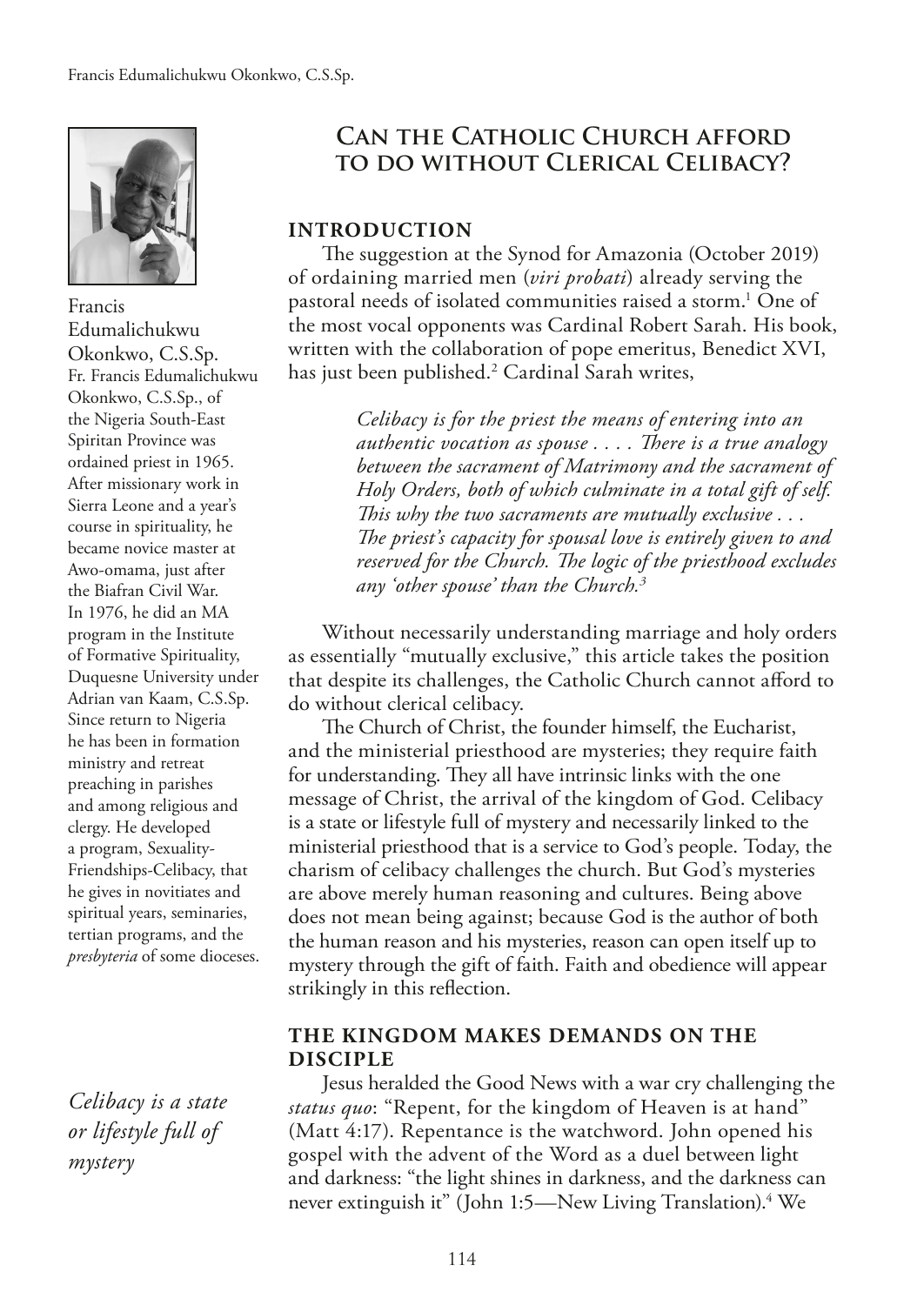Spiritan HORIZONS

*we have given up everything and followed you*

*Tis suggests that the apostles gave up the use of marriage*

*Cardinal Stickler argues for the apostolic origins of clerical celibacy and its observance from the very beginning*

know that the witness of faith can never succumb to the darkness of any era or culture.

When Peter blurted out, "we have given up everything and followed you. What will there be for us?" (Matt 19:27), Jesus answered, in the version by Luke:

> *Amen, I say to you, there is no one who has given up house or wife or brothers or parents or children for the sake of the kingdom of God who will not receive [back] an overabundant return in this present age and eternal life in the age to come" (Luke 18:29-30).*

Luke includes "wife" and "children" among what an itinerant disciple of Jesus leaves. Peter was married when called (see Mark 1:29-31) and with the rest of the apostles took along "a sister, a woman" (1 Cor 9:5) on his apostolic journeys.<sup>5</sup> The phrasing, especially as Paul had himself chosen celibacy, must refer to a virgin who lives with an apostle, not as wife, but as a housekeeper.<sup>6</sup> This suggests that the apostles gave up the use of marriage.

In this, they would be assimilating to Christ who preached the kingdom of God in celibacy. When his disciples objected to his teaching on marriage and divorce that, "If that is the case of a man with his wife, it is better not to marry" (Matt 19:10), Jesus proclaimed, "some are incapable of marriage because they were born so; some because they were made so by others; some because they have renounced marriage for the sake of the kingdom of heaven" (Matt 19:12). "For the sake of the kingdom" is missional, it calls for total self-donation in order to build it up. Jesus both defended his own choice of celibacy ("eunuch") and "asked them to give up the family and conjugal life . . . an existence totally committed to the service of the kingdom."7 So, Cardinal Stickler argues for the "apostolic origins of clerical celibacy and its observance from the very beginning,"8 in that Jesus in Luke 18:28-30 laid down "the commitment to continence in the use of marriage after ordination."9

Paul too pursued a celibate lifestyle. To the Corinthians asking about the married life, he said, "Indeed, I wish everyone to be as I am, but each has a particular gift from God . . ." (1 Cor 7:7). He received the charism of celibacy for the exercise of ministry among the Gentiles.

The apostolic Heart of Mary was steeped in celibate love. The divine motherhood of the Blessed Virgin illustrates the powerful fruitfulness of celibate self-giving by the power of the Holy Spirit (Luke 1:35). Virgin and Mother, she is the spouse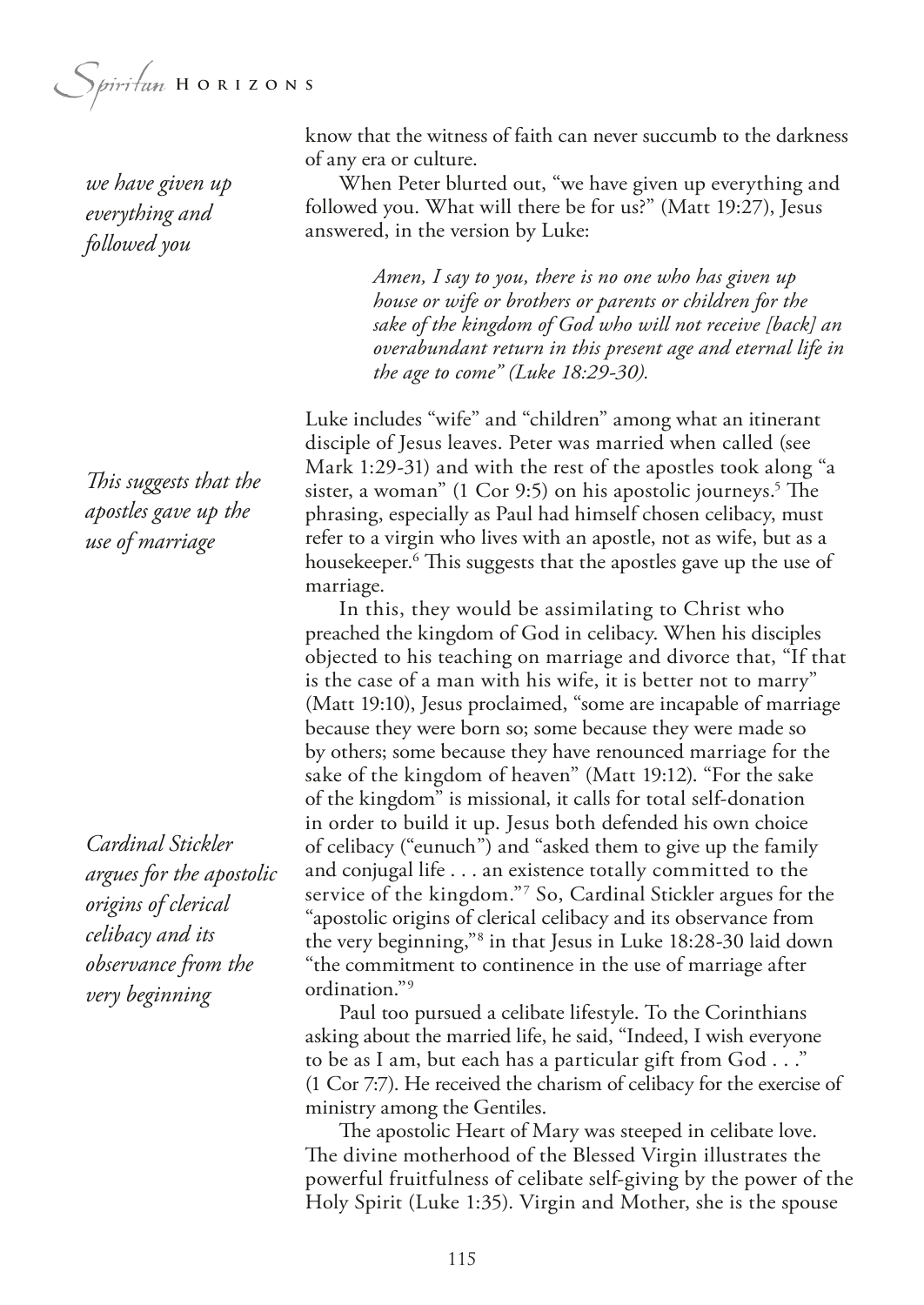*The celibate priest becomes spouse of the church, father of God's people*

*excluding remarriage after the death of the wife indicates that the church was straining for ways of evangelical radicalism for its clergy*

of the Holy Spirit, the mother of God who serves the divine plan of salvation. The celibate priest becomes spouse of the church, father of God's people, serving the same plan of salvation.

### **INTIMATIONS OF CELIBACY AMONG THE EARLY CHRISTIANS**

A faction in Corinth already held that "it is a good thing for a man not to touch a woman" (1 Cor 7:1). "Touching a woman" is euphemism for sexual intercourse, that is, this faction rejected all intercourse of man and woman.<sup>10</sup> It appeared that for them "even those believers who are married should not have sexual relations with their spouses."<sup>11</sup>

Tertullian of North Africa (circa 153–230) clearly preferred celibacy to marriage, which for him was only a lesser evil marry we may, because marry we must—to avoid the greater evil of burning in hell. In *An Exhortation to Chastity* addressed to his wife, Tertullian plotted three degrees of holiness of Christian life: remain a virgin from birth, live a life of virginity after baptism, and one and only one marriage—a second marriage after the death of one spouse he equated with polygamy.<sup>12</sup>

1 Tim 3:2-3 decreed that "a bishop<sup>13</sup> must be irreproachable, married only once . . . He must manage his own household well, keeping his children under control with perfect dignity." These presbyter-bishops, forerunners of bishops and priests, clearly had children. However, excluding remarriage after the death of the wife indicates that the church was straining for ways of evangelical radicalism for its clergy. Eusebius of Caesarea (was present at Nicaea) interpreted 1 Tim 3:2 as meaning that those dedicated to the service of the divine cult must abstain from sexual relations with their wives.<sup>14</sup>

In fact, Cardinal Stickler argues that celibacy is not just "suitable" to the priesthood, rather "really necessary and indispensable to [it]."15 Long before it was first codified as written norm (*lex*) in early fourth century, celibacy was obligatory custom or legal practice (*ius*, law).16 The first written norm, an isolated move at the time, the Spanish Council of Elvira (300 CE), imposed the obligation of continence:

> *It has seemed good absolutely to forbid the bishops, the priests, and the deacons, i.e., all the clerics engaged in service at the altar, to have [sexual] relations with their wives and procreate children; should anyone do so, let him be excluded from the honor of the clergy (canon 33).17*

The Council of Nicaea (325 CE) debated making celibacy compulsory for all clergy—bishops in both East and West were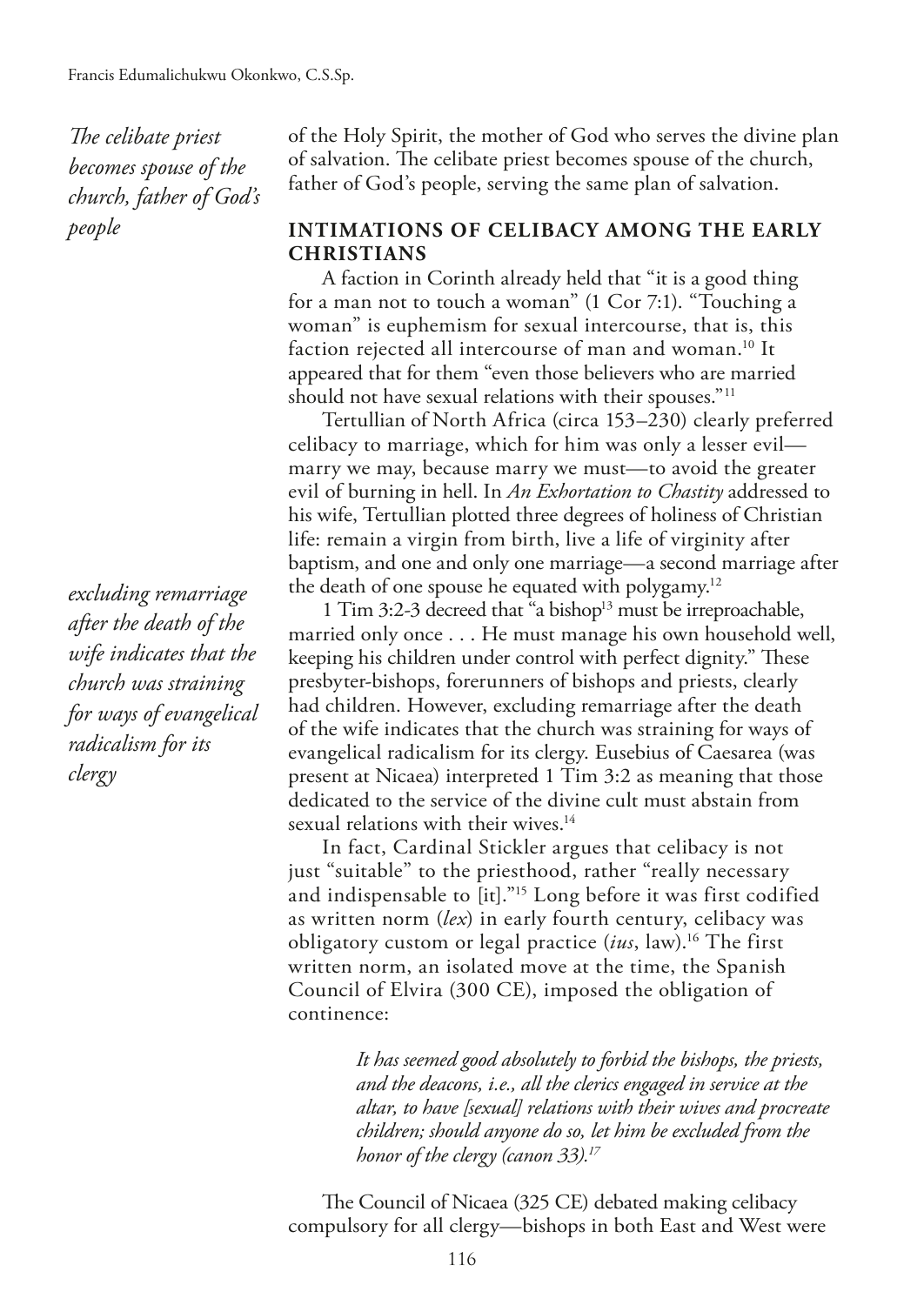already bound to continence in marriage. Sozomen (375–477)18 reports that Paphnutius, a confessor, argued that marriage being honorable and chaste, cohabitation with their wives was chastity. Restriction might lead to incontinence, besides, the ancient tradition of the church prescribed that those unmarried before ordination remain so and the married not to put away their wives. Some consider this intervention of Paphnutius unhistorical.<sup>19</sup> This story about Paphnutius perhaps undergirds the Eastern tradition which in the Council of *Trullo* (691) legislated that bishops must practice perfect continence (if married, they must separate from their wives); others who have received orders may not marry, but ordained married men may enjoy the use of marriage.20 Nevertheless, during their "time of service" in the sanctuary, they would, like Old Testament priest, give up the use of marriage.

Be that as it may, only one canon has come down from Nicaea on this:

> The great Synod has stringently forbidden any bishop, *presbyter, deacon, or any one of the clergy whatever, to have a subintroducta dwelling with him, except only a mother, or sister, or aunt, or such persons only as are beyond all suspicion (canon 3).*

*Subintroducta* means a woman furtively introduced. Does a wife not being mentioned among women permitted to live in a cleric's house suggest that the fathers took obligation to continence for granted? $^{21}$ 

Canon 2 of the Council of Carthage (390 CE) reported that "the bishops declared unanimously: it pleases us all that bishop, priest, and deacon, guardians of purity, abstain from [conjugal intercourse] with their wives, so that those who serve at the altar may keep a perfect chastity."22

Pope Innocent I (401–417) received questions among which was the chastity and purity of priests. His answer to the third question was clear:

> *It has been decided with respect to bishops, priests, and deacons, who are obliged to participate in the divine services . . . that they are bound not only by us but by the divine Scriptures to chastity; to which efect the fathers have also enjoined corporal continence.23*

Eventually in the West, Lateran I (1123) made into general law the prohibition of cohabiting with wives (canon 7). Lateran Council II (1139) decreed Holy Orders an impediment to marriage, making any attempt at marriage by an ordained cleric

*it pleases us all that bishop, priest, and deacon, guardians of purity, abstain from [conjugal intercourse] with their wives*

*Lateran Council II (1139) decreed Holy Orders an impediment to marriage*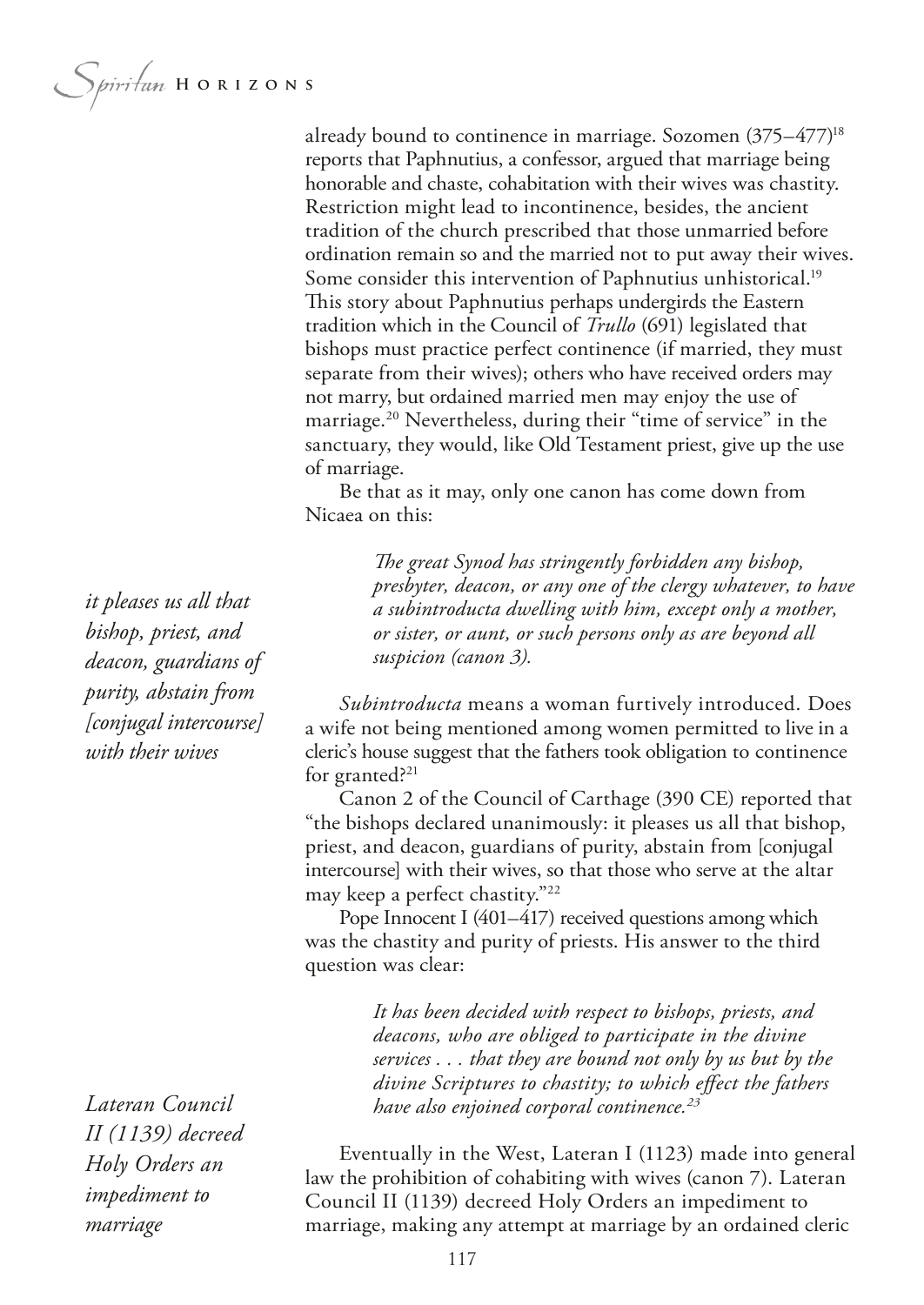invalid.<sup>24</sup> The monk Gratian in 1142 initiated the beginning of canon law. His collection of all laws of the frst millennium, called the Decretum of Gratian, accepted the Paphnutius story at the Council of Nicaea and canon 13 of the Council of Trullo (691), though not binding on the Latin Church, yet as explaining the diverse legislation in the East as regards celibacy.25

#### **THEOLOGICAL CONSIDERATIONS**

The foundations for a mystical theology of priesthood are found in the interconnectedness of Christ with the mystery of Holy Orders and the Eucharist. Christ is **the** priest of the New Covenant. He offers a new sacrifice in his own blood. No one has greater love than this, to lay down one's life for one's friends (John 15:13). On the cross, our high priest made a total self-donation to the Father and for us. On the cross, he proved himself the Good Shepherd who laid down his life for the sheep, the celibate loving Bridegroom of his Church. "Ordination elevates the man ordained into a supernatural organic union with Christ."26 Characterized by character he acts "in the person of Christ." "Character" translates the Greek word, *sphragis*, which denotes a seal, an impress, or imprint that "conforms his person to Christ and impresses his [Christ's] likeness on him."<sup>27</sup> These acts flow from who/ what he is, *agere sequitur esse*. He is thus Christ's ambassador and steward of his mysteries (2 Cor 5:20; 1 Cor 4:1). He too is called to total self-donation, to celibate love. The Church expects from the ordained priest a spousal love as the Head himself: "A pastoral love in his duty—24 hours a day, seven days a week, 365 days a year (even when he is not actively involved in ministerial tasks)."28 St. John Paul II writes: "the Church, as the Spouse of Jesus Christ, wishes to be loved by the priest in the total and exclusive manner in which Jesus Christ her Head and Spouse love her. Priestly celibacy, then, is the gift of self *in* and *with* Christ *to* his Church . . ." (*Pastores dabo vobis*, no. 29).

### **THE EUCHARIST AND THE MINISTERIAL PRIESTHOOD**

The celebration on Christ's Cross on Calvary was his total self-gift to God for sinners. It speaks of celibate love on the cross. It happened on Calvary, but its institution was the night before at his Last Supper where he also instituted the priesthood. He made the apostles priests to celebrate for the priestly people and hand on the event to posterity. "Through it [the sacrament of order] priests, by the anointing of the Holy Spirit, are signed with a special character and are conformed to Christ the Priest in such a way that they can act in the person

*He too is called to total self-donation, to celibate love*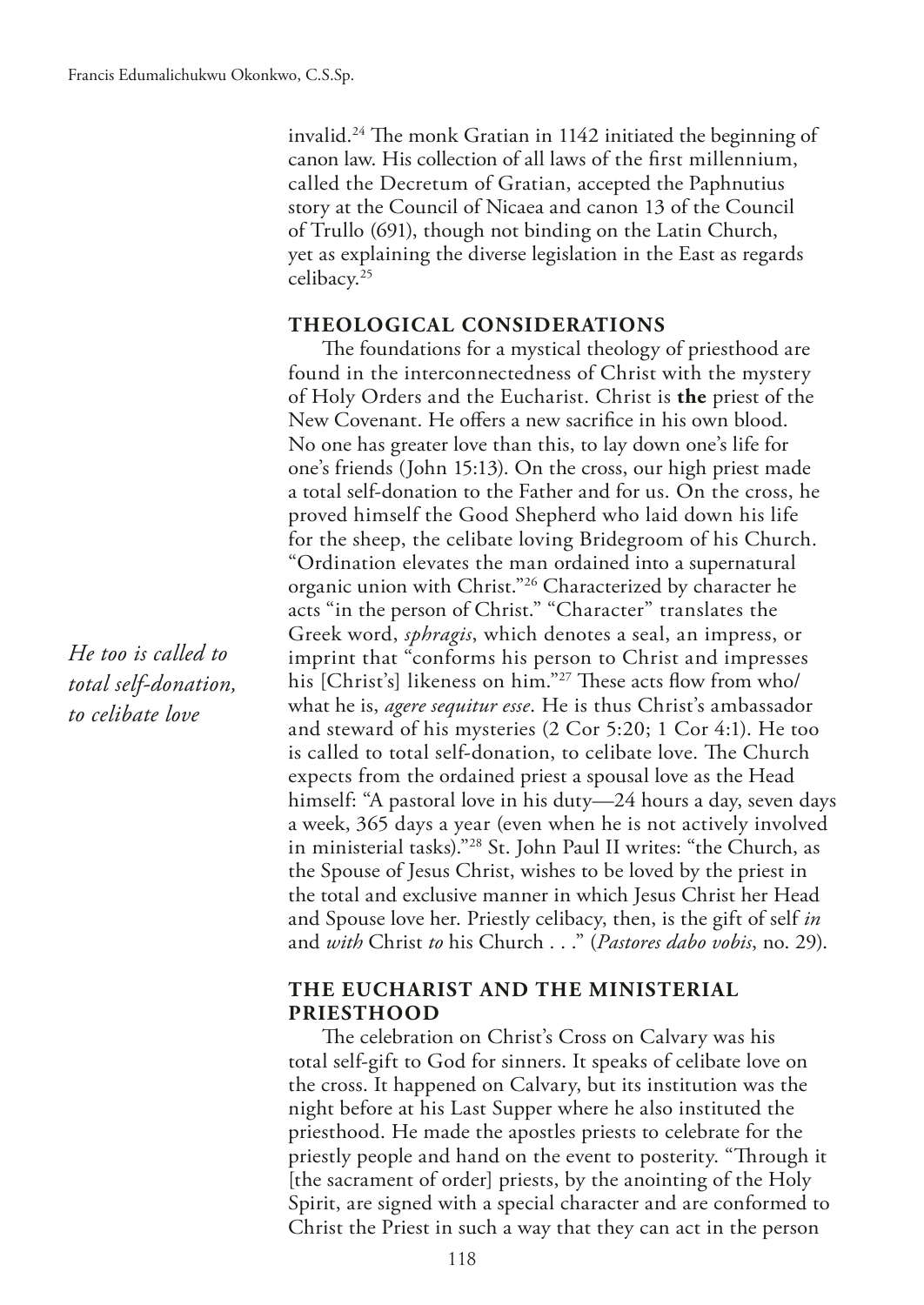*to pronounce "this is my body," "this is my blood," means that "the self of the priest is totally transparent to the self of Christ."*

*Chastity calls for the integration of sexuality into our lives as humans*

*The celibate should not pretend to be a superman*

of Christ the Head" (PO, 2). Bread and wine are symbolic of the priest-victim Christ; they are changed to be his body and blood, the victim on the cross. For the priest to pronounce "this is my body," "this is my blood," means that "the self of the priest is totally transparent to the self of Christ."29 Such transparency includes total self-donation to redeem humans and form Christ's spouse, the Church, the kingdom of God on earth. The revealed kingdom makes demands on, and challenges for, the disciples.

Benedict XVI draws an argument for celibacy by assimilation to Old Testament priests who abstained from sexual union whenever they were ministering. Now we have daily Mass:

> *Tis requires on their part exclusivity with regard to God. Consequently, this excludes other ties that, like marriage, involve one's whole life. From the daily celebration of the Eucharist, which implies a permanent state of service to God, was born spontaneously the impossibility of a matrimonial bond. We can say that the sexual abstinence that was functional was transformed automatically into an ontological abstinence.30*

#### **THE SPIRITUALITY OF CELIBACY**

Clerical celibacy is a matter of faith, to be accepted as a gift from God. One must have eyes fxed on Jesus and trust completely in him. Peter could walk on the water to Jesus, only if he kept his focus on him. Any presumption or lack of dependence on Jesus and he begins to sink. "You have so little faith . . . why did you doubt?" said Jesus (Matt 14:22-33).

The human person is necessarily a being-in-relation, physically, socially and spiritually. "It is not good for man to be alone." Celibacy makes crucial demands on sexuality. One experiences "loss of fulfllment of the sexual instinct" or "loss of fulfillment in the sexual area."31 "How can anyone resist the frequent vehement urges for [sexual] pleasures?" asks Kiesling.<sup>32</sup> Chastity calls for the integration of sexuality into our lives as humans, both in the married state or single. Since sexuality must be integrated into human living, the celibate has to have good knowledge of sexuality. The wise celibate acknowledges, affirms, and accepts his sexuality. One can be at home in one's sexuality without abusing it. Even with temptations and the tendency to sin (*vitium concupiscendi*), St. Augustine advises: *"*Adopt a patient and loving struggle against that never-tamed habit of the flesh." This experience teaches humility. The celibate should not pretend to be a superman. Without faith, no miracle; the miracle of celibacy requires faith, obedience, and humility.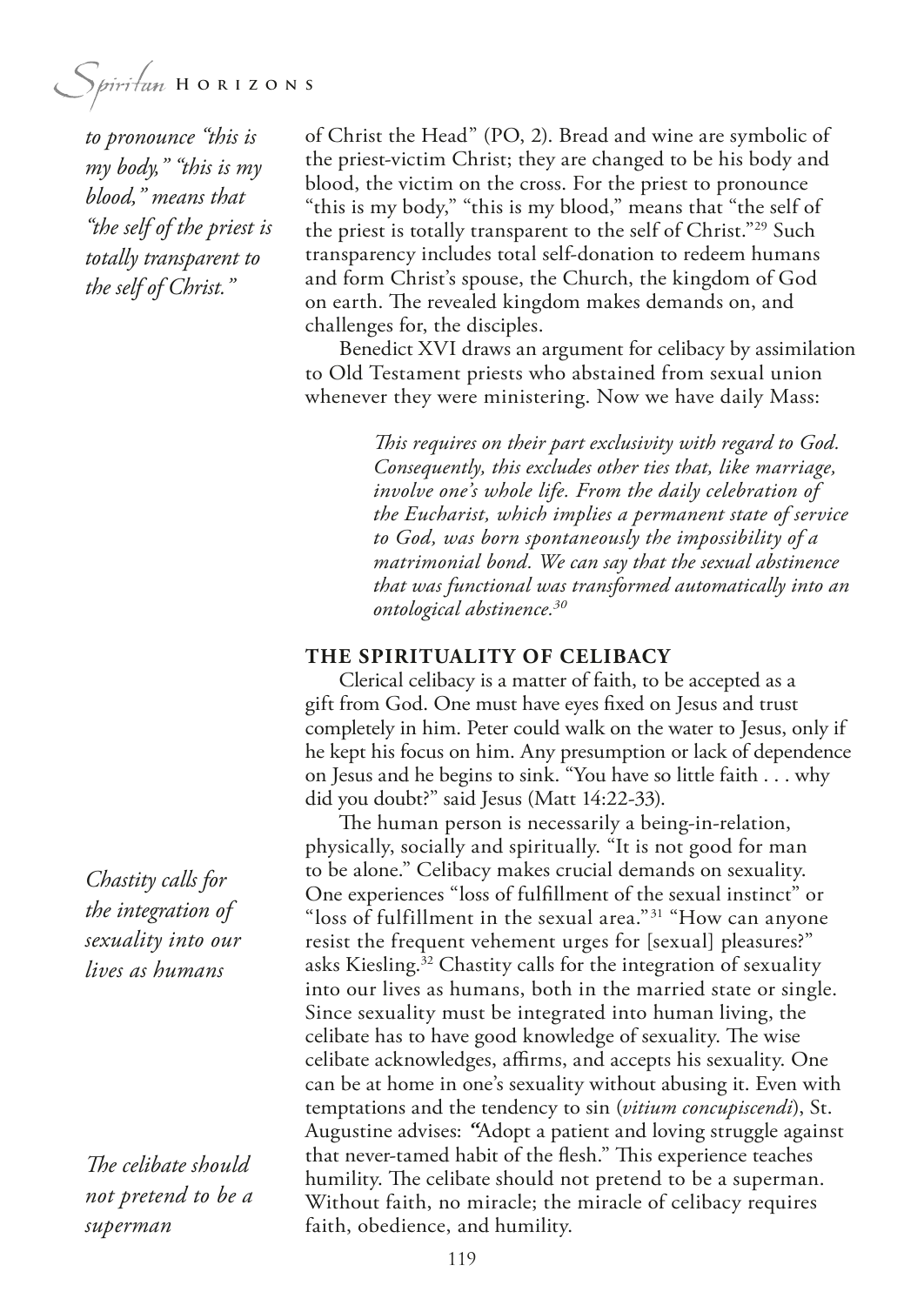*Both sexuality and celibacy are gifts, of nature and of grace respectively. They are gifts for love. Our divine master, Jesus, is both sexual and celibate*

Sexual potency or energy can be at the service of marriage and of celibacy. The celibate knowing and accepting his sexuality has to know how to sublimate its energy. Conscience is an enormous area for study and formation in the celibate. St. John Cardinal Henry Newman called it the "aboriginal vicar of Christ." East African Swihili calls it "*malaika wa roho*" angel of the heart. All moral action demands consulting conscience. Conscience enlightened by faith is the ultimate norm to guide celibate life style. Mahatma Gandi of India rightly called "pleasure without conscience" one of the seven capital sins of our age. Lived from conscience, celibate living is celebrated as a joyful feast when it enjoys insight and freedom. Celibacy imposed from outside the conscience becomes an unbearable burden. Conscience, the ultimate norm guiding man, is not absolute. With its spirit power, conscience can be open to something more than itself. Grace comes to conscience to help its upliftment. When this happens sexual nature opens to a happy coexistence with celibacy. An open dialogue is presumed such that fruitful cooperation results.

Both sexuality and celibacy are gifts, of nature and of grace respectively. They are gifts for love. Our divine master, Jesus, is both sexual and celibate. He is God and Love; his message is love, the kingdom of love. He invested all of himself, all his gifts, time and opportunities into making this kingdom a reality for us.

#### **CONCLUSION**

Sharing "a supernatural organic union with Christ," the ordained is also priest and victim. This victimhood is manifest in his sacrifcial celibate love and service. With Christ on the cross, in the Eucharist, the ordained stands on the vantage point to have a sense of sin. In the light of the Eucharist he sees what sin did to God and repents more. The celibate grows in the sense of God by frequent celebration of the Eucharist. This inspires in him the need for frequent confession of his own sins. It is no accident that on rising from the dead the frst gift to the disciples was the Holy Spirit; Jesus gave the power to forgive sins in his hour of the Paschal mystery. This experience teaches the celibate humility and courage to keep striving for sinlessness.

It is unchristian to be discouraged by our sinfulness and failings. Jesus came for sinners. The scene of the wedding banquet he described was peopled with wounded and handicapped guests. We attend, ready to receive what he provides, including the wedding garment. He forgives and prays for our forgiveness. The celibate is aware of all this, and is not careless with all the Lord provides.

We see Christ's life as goal directed—towards Jerusalem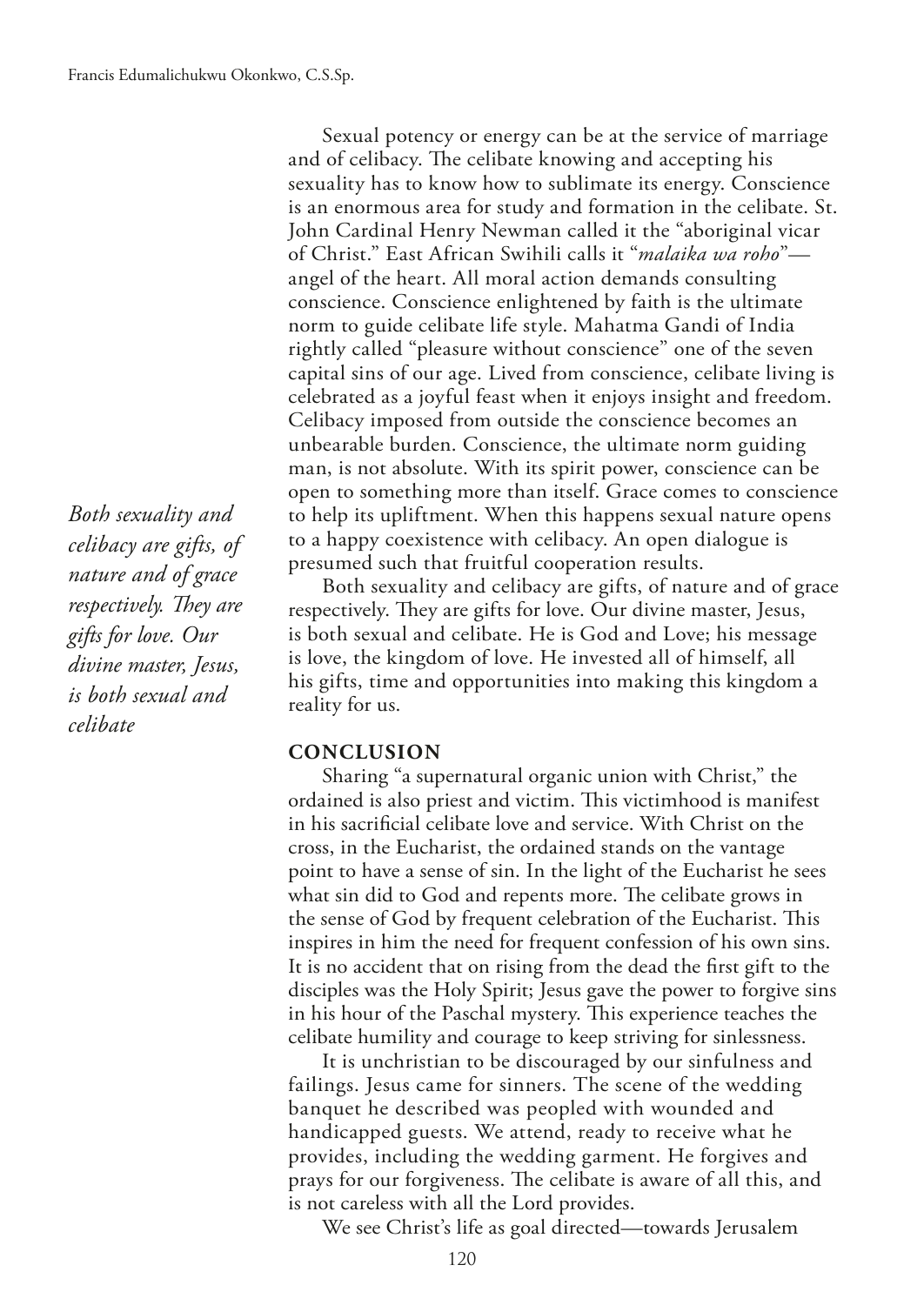to proclaim the kingdom of heaven by love. There we see his priesthood and his last supper. These are all connected and in service of the kingdom; they require faith, not rational or cultural experience. Likewise, celibacy which is not normal or in any cultural experience requires faith.

It is here one can consider the beauty of celibacy. Situated and connected with the Paschal mysteries for the kingdom of heaven, celibacy is beautiful. Detached and isolated, celibacy is ugly. The eye in its socket and hallowed by eyelashes is beautiful; pluck it from its place and put it on a dish, what a sorry site! The analogy may limp, but the point is that celibacy, dedicated for the sake of the kingdom of heaven, is beautiful.

Granted a proper spirituality, the celibate life style still remains painful, a challenge. Can the Church relax it for her priests? But the bride of Christ expects a bridegroom's service of love from her ordained priest. Pope Francis listened compassionately as a pastor to such difficulties in the Church of Amazonia in current days. The response of the Church remained the same: fdelity to the apostolic tradition of celibacy. Every age in church history had felt the stand hard, a challenge in difficult atmosphere. However, the worst of times turns out the best of times for God. For God, nothing is impossible; his grace abounds. With sufficient integral formation and adequate spiritual life, the clerical celibate will yield abundant spiritual fruit.

> *Francis Edumalichukwu Okonkwo, C.S.Sp. Holy Ghost Haven, Mgbidi, Nigeria*

#### **ENDNOTES**

- 1. The opposition was eventually relieved when the Apostolic Exhortation of the Holy Father did not mandate such ordination. However, the matter may come up in another platform, as Pope Francis entrusted the bishops of the area with the task of coming up with solutions adequate for their pastoral needs.
- 2. *From the Depths of our Hearts: Priesthood, Celibacy and the Crisis of the Catholic Church*. Ignatius Press, March 2020.
- 3. Ibid., 84, 85.
- 4. Unless otherwise stated, Scripture is cited according to the *New American Bible, Revised Edition*, 2011.
- 5. NABRE translates as "a Christian wife," but the Greek is literally, "a sister, a woman."
- 6. See Galot, Jean,*Theology of the Priesthood.* San Francisco: Ignatius Press, 1984, 238.
- 7. Ibid., 237.
- 8. Cardinal Stickler, Alfons Maria, *The Case for Clerical Celibacy: It's Historical & Theological Foundations*. Ignatius Press, San Francisco 1995, 28.
- 9. Ibid., 12

The response of the *Church remained the same: fdelity to the apostolic tradition of celibacy*